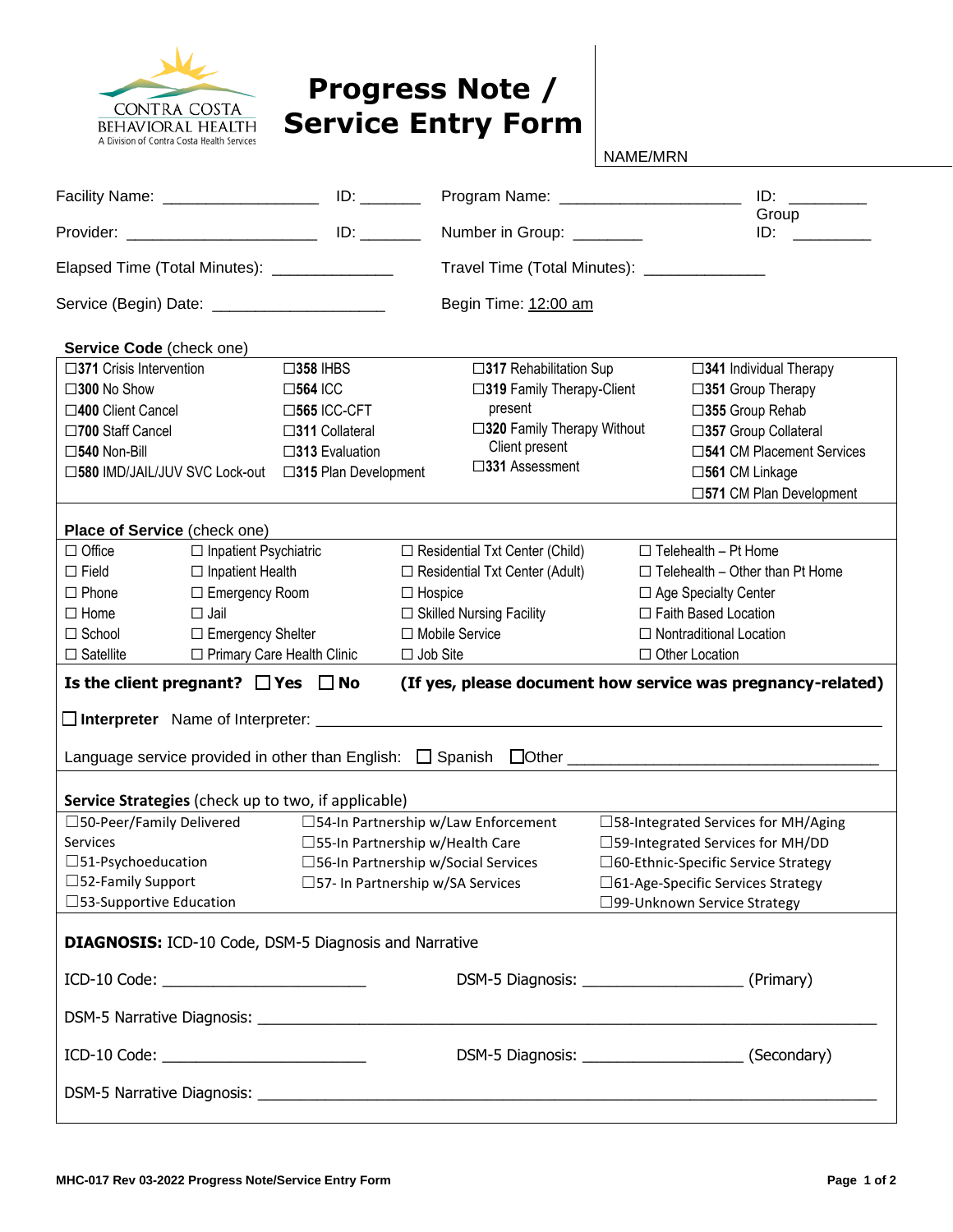**Client Name: \_\_\_\_\_\_\_\_\_\_\_\_\_\_\_\_\_\_\_\_\_\_\_\_\_\_\_\_\_\_\_\_\_\_\_\_\_\_\_\_ Client MRN/ID: \_\_\_\_\_\_\_\_\_\_\_\_\_\_\_\_\_\_\_\_**

| 1a. Treatment goal(s) addressed, if appropriate. (Chart to: Goals/Strategies on Plan; impairment related<br>to diagnosis; progress and/or barriers to recovery; or unplanned events.) |  |  |  |  |  |
|---------------------------------------------------------------------------------------------------------------------------------------------------------------------------------------|--|--|--|--|--|
|                                                                                                                                                                                       |  |  |  |  |  |
|                                                                                                                                                                                       |  |  |  |  |  |
|                                                                                                                                                                                       |  |  |  |  |  |
|                                                                                                                                                                                       |  |  |  |  |  |
|                                                                                                                                                                                       |  |  |  |  |  |
|                                                                                                                                                                                       |  |  |  |  |  |
|                                                                                                                                                                                       |  |  |  |  |  |
|                                                                                                                                                                                       |  |  |  |  |  |
|                                                                                                                                                                                       |  |  |  |  |  |
| 1b. Description of Current Situation/Reason for Contact: (Status update, needs, clinical impression)                                                                                  |  |  |  |  |  |
|                                                                                                                                                                                       |  |  |  |  |  |
|                                                                                                                                                                                       |  |  |  |  |  |
|                                                                                                                                                                                       |  |  |  |  |  |
|                                                                                                                                                                                       |  |  |  |  |  |
|                                                                                                                                                                                       |  |  |  |  |  |
|                                                                                                                                                                                       |  |  |  |  |  |
|                                                                                                                                                                                       |  |  |  |  |  |
|                                                                                                                                                                                       |  |  |  |  |  |
| 2. Focus of Activity: (Intervention and Response to intervention, what did you do? What is the client's response?)                                                                    |  |  |  |  |  |
|                                                                                                                                                                                       |  |  |  |  |  |
|                                                                                                                                                                                       |  |  |  |  |  |
|                                                                                                                                                                                       |  |  |  |  |  |
|                                                                                                                                                                                       |  |  |  |  |  |
|                                                                                                                                                                                       |  |  |  |  |  |
|                                                                                                                                                                                       |  |  |  |  |  |
|                                                                                                                                                                                       |  |  |  |  |  |
|                                                                                                                                                                                       |  |  |  |  |  |